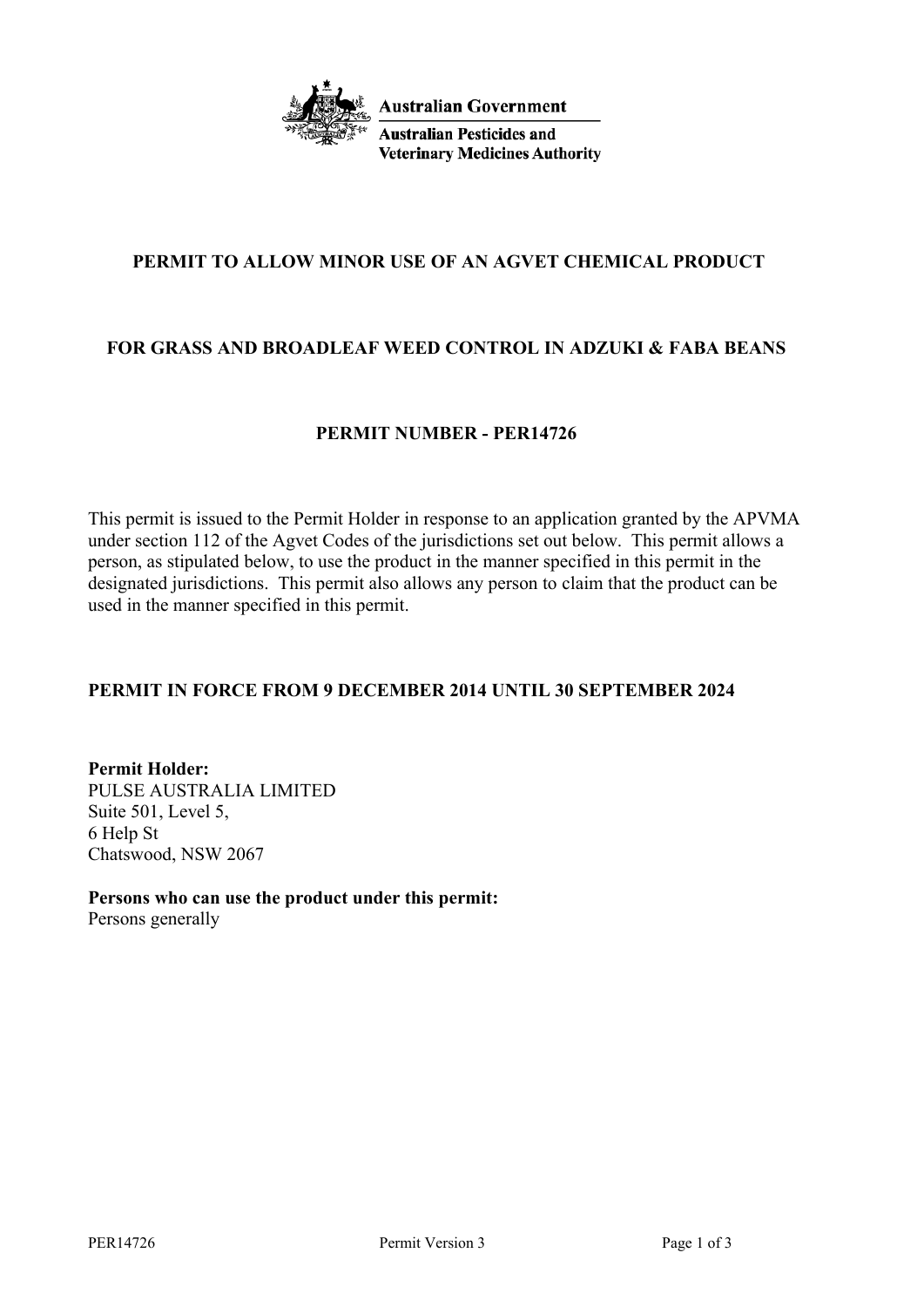**Product to be used:** RAPTOR WG HERBICIDE PLUS OTHER REGISTERED PRODUCTS containing 700 g/kg IMAZAMOX as their only active constituent.

CROP CARE CLAW 350SL HERBICIDE PLUS OTHER REGISTERED PRODUCTS containing 350 g/kg IMAZAMOX as their only active constituent.

# **Directions for Use:**

## RESTRAINTS:

DO NOT apply to crops or weeds stressed by factors such as root or foliar diseases, water logging, nutrient deficiencies or extremes of temperature and moisture.

DO NOT apply to crops stressed by any previous herbicide treatments.

DO NOT use oil or mix with other products containing emulsifying agents.

DO NOT apply if frost is forecast.

DO NOT use RAPTOR WG HERBICIDE (or equivalent) after simazine.

DO NOT exceed 250 g a.i./ha of Diuron if use of RAPTOR WG HERBICIDE (or equivalent) is planned.

DO NOT roll faba or broad beans after germination if use of RAPTOR WG HERBICIDE (or equivalent) is planned.

DO NOT use adjuvants other than BS 1000 or equivalent.

| <b>CROP</b>  | <b>WEEDS</b>      | <b>RATE</b>                                                                     | <b>WHP</b>                | <b>CRITICAL COMMENTS</b>       |
|--------------|-------------------|---------------------------------------------------------------------------------|---------------------------|--------------------------------|
|              | <b>CONTROLLED</b> | PER HECTARE                                                                     |                           |                                |
| Post-        | As per label for  | 350g/L product:                                                                 | <b>GRAZING:</b>           | DO NOT apply to crops beyond   |
| emergence    | field peas        | 100mL plus                                                                      | 6 weeks                   | the 6 leaf stage.              |
|              |                   | BS 1000,                                                                        |                           |                                |
| Azuki beans  |                   | (or equivalent),                                                                | <b>HARVEST:</b>           |                                |
| (Vigna       |                   | at 200 mL per                                                                   | Not required              |                                |
| angularis)   |                   | 100 L water                                                                     | when used as<br>directed. |                                |
|              |                   | 700g/kg product:                                                                |                           |                                |
|              |                   | $50$ g plus                                                                     |                           |                                |
|              |                   | BS 1000,                                                                        |                           |                                |
|              |                   | (or equivalent),                                                                |                           |                                |
|              |                   | at 200 mL per                                                                   |                           |                                |
|              |                   | 100 L water                                                                     |                           |                                |
|              |                   |                                                                                 |                           |                                |
|              |                   |                                                                                 |                           |                                |
| Faba beans   |                   | 350g/L product:                                                                 |                           | Spray at the 3-6 node growth   |
| and          |                   | 90mL plus                                                                       |                           | stage of faba or broad beans,  |
| broad beans  |                   | BS 1000,                                                                        |                           | approximately 30-40 days after |
| (Vicia faba) |                   | (or equivalent),                                                                |                           | sowing.                        |
|              |                   | at 200 mL per                                                                   |                           |                                |
|              |                   | 100 L water                                                                     |                           |                                |
|              |                   |                                                                                 |                           |                                |
|              |                   |                                                                                 |                           |                                |
|              |                   |                                                                                 |                           |                                |
|              |                   |                                                                                 |                           |                                |
|              |                   |                                                                                 |                           |                                |
|              |                   | water.                                                                          |                           |                                |
|              |                   | 700g/kg product:<br>45 g plus BS 1000,<br>(or equivalent),<br>at 200mL per 100L |                           |                                |